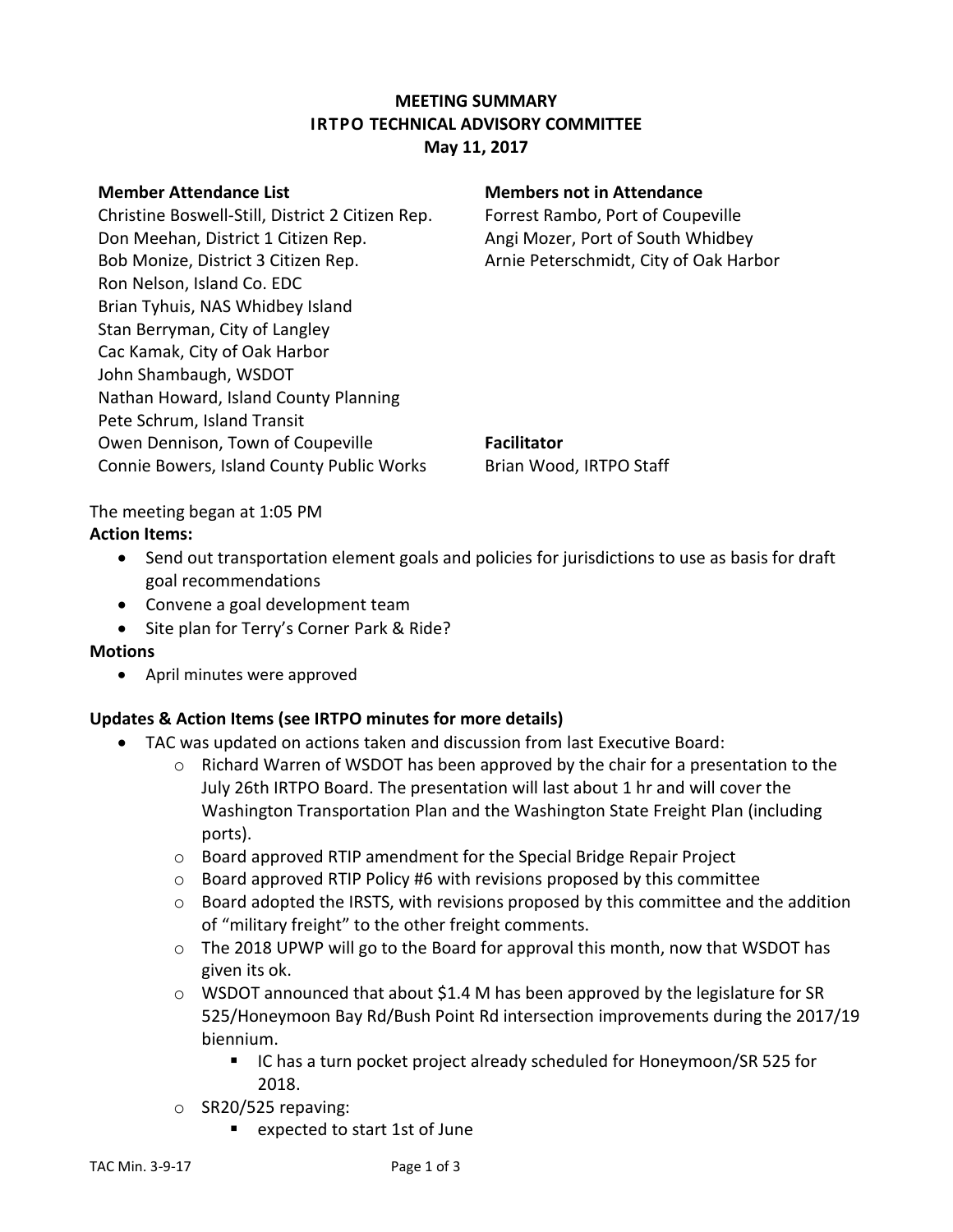- Updates will be available through the website, or more frequently, through the list-serv.
- **Emergency service access will be accommodated**
- **Most work will occur at night, but may extend into the next morning**
- Contractor did not want to use the State pit by the Kettles trail head
	- Will use private pit by the Navy Outlying field.
	- Permitting issues may prevent contractor from installing an asphalt plant.
	- State property at Kettle's will likely be needed for the portable asphalt plant and material will be hauled through Coupeville to reach it.
- o WSDOT will review an SR525 pedestrian crossing concern in Freeland near Cameron
	- TAC feedback: Island Transit will discuss a new parking/transit pickup option with Nichols Bros on parcel behind their building.
- o Terry's Corner Park & Ride on Camano will be discussed this month.
	- No funding mechanism exists to address this concern.
	- **TAC feedback: Meeting may focus on non-expansion options such as** management and enforcement
		- Question: Is there a site plan for Terry's Corner?
		- Clinton Park & Ride topic came up as a parallel.
		- WSDOT unlikely to consider expansion
		- May consider management/pricing
			- o TAC members indicated that Humphrey's parking option is not obvious even to locals
			- o Signage to indicate parking options may be a good first step

### **WSDOT Corridor Sketch Initiative Presentation**

- John Shambaugh reviewed the corridor sketch process and the Island County Mobility Profiles that were generated.
	- $\circ$  Phase I: Requested input from stakeholders regarding state of highway system in County
		- **Some feedback highlights at the time were concerns about Clinton Ferry** backups, and trucks using County roads vs state routes out of Coupeville Ferry.
	- $\circ$  Phase II: Only looked at mobility (versus other targets such as safety and economic vitality.
		- Connectivity issues were modelled by DOT for Island County to identify potential problem areas. Local models were also considered.
		- Only 10% of the system (primarily urban areas) is expected to experience mobility issues in the future
		- **For Island Region some identified issues included:** 
			- Slow vehicles (trucks climbing hills, farm equipment)
			- Poorly timed signals
			- Pinch points & bottlenecks
			- Accesses to private driveways:
				- o Saftey hazard
				- o Delays due to left turns